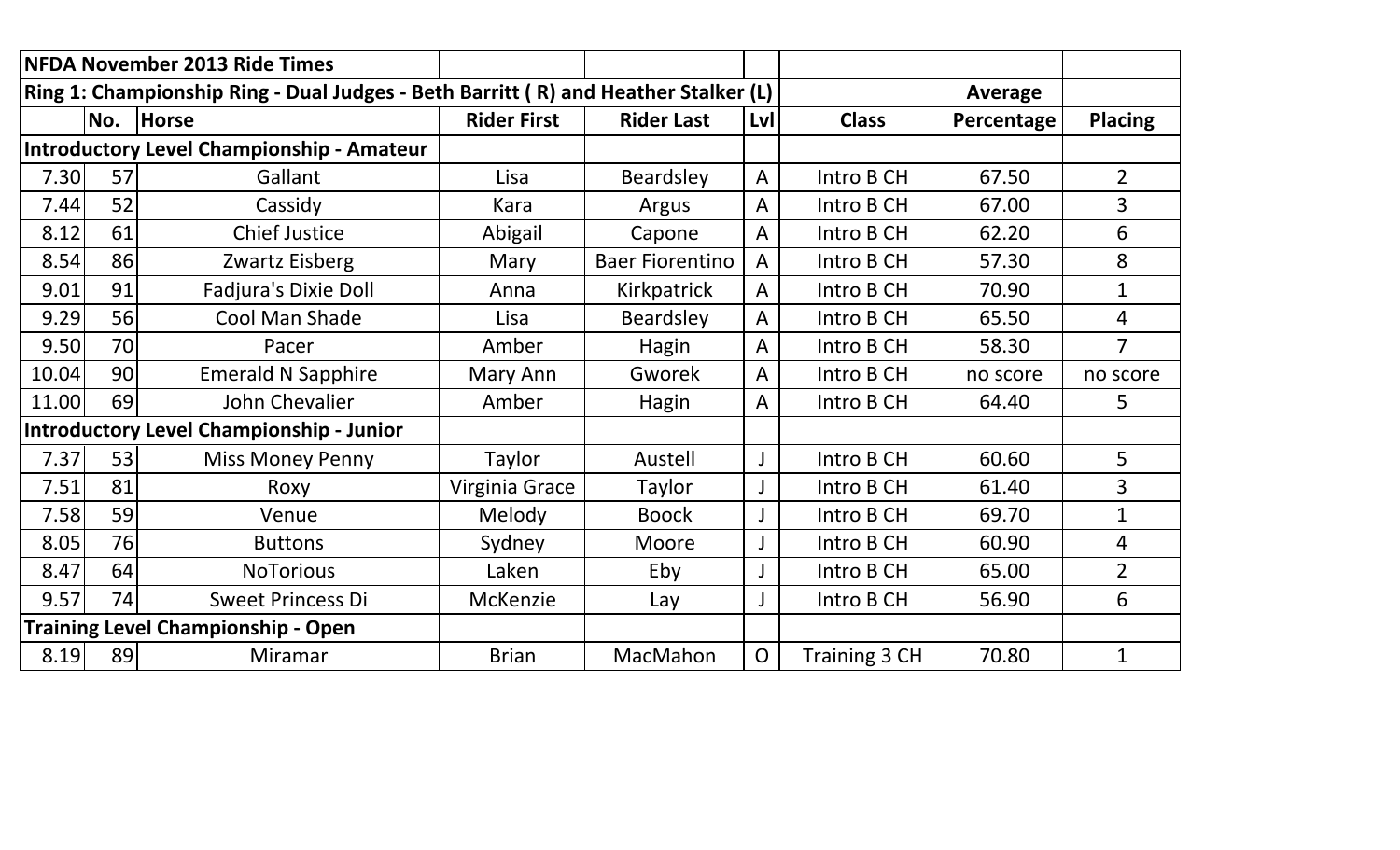|       |    | <b>Training Level Championship - Junior</b>             |               |               |                |               |       |                |
|-------|----|---------------------------------------------------------|---------------|---------------|----------------|---------------|-------|----------------|
| 8.33  | 58 | Gabriel                                                 | Michaela      | Berry         |                | Training 3 CH | 57.70 | 6              |
| 8.40  | 75 | <b>Princess Pocahontas</b>                              | Ellie         | Levy          |                | Training 3 CH | 64.70 | $\overline{3}$ |
| 9.08  | 87 | <b>Hobbs</b>                                            | Molly         | Kennedy       |                | Training 3 CH | 62.40 | $\overline{4}$ |
| 9.15  | 63 | <b>Maverick</b>                                         | Annie         | Davis         |                | Training 3 CH | 62.40 | 5              |
| 9.22  | 68 | Nando                                                   | Hannah        | Grimm         |                | Training 3 CH | 65.00 | $\overline{2}$ |
| 11.14 | 67 | Montego Bay                                             | Hannah        | Grimm         |                | Training 3 CH | 67.20 | $\mathbf{1}$   |
|       |    | <b>Training Level Championship - Amateur</b>            |               |               |                |               |       |                |
| 10.11 | 56 | Cool Man Shade                                          | Lisa          | Beardsley     | $\mathsf{A}$   | Training 3 CH | 63.40 | $\overline{7}$ |
| 10.18 | 85 | <b>NoTorious</b>                                        | Michelle      | Velasco       | A              | Training 3 CH | 65.70 | $\overline{3}$ |
| 10.25 | 71 | From Hello                                              | Sarah         | Hayes         | A              | Training 3 CH | 63.70 | 6              |
| 10.32 | 60 | Revolver                                                | Shantel       | <b>Brooks</b> | $\mathsf{A}$   | Training 3 CH | 68.50 | $\overline{2}$ |
| 10.39 | 65 | <b>Copper Chancellor</b>                                | Carol         | Ellmaker      | A              | Training 3 CH | 60.50 | 8              |
| 10.46 | 73 | Laterak of Starry Knight                                | Lisa          | Kaatz         | A              | Training 3 CH | 69.90 | $\mathbf{1}$   |
| 10.53 | 77 | Chip's Ahoy                                             | Karen         | Putzke        | A              | Training 3 CH | scr   | scr            |
| 11.07 | 84 | <b>Mosaic</b>                                           | Michelle      | Velasco       | $\mathsf{A}$   | Training 3 CH | 65.70 | 4              |
| 11.49 | 55 | Comet                                                   | Lisa          | Beardsley     | A              | Training 3 CH | 64.60 | 5              |
|       |    | 11.56 Break for Intro and Training Level Awards / Lunch |               |               |                |               |       |                |
|       |    | <b>First Level Championship - Open</b>                  |               |               |                |               |       |                |
| 11.21 | 89 | Miramar                                                 | <b>Brian</b>  | MacMahon      | $\overline{O}$ | First 3 CH    | 68.10 | $\overline{2}$ |
| 11.28 | 78 | Paint Your Wagon                                        | Adriana       | Smith         | $\overline{O}$ | First 3 CH    | 63.80 | $\overline{3}$ |
| 11.35 | 88 | Erik                                                    | <b>Maggie</b> | Selbert       | $\mathsf{O}$   | First 3 CH    | 69.50 | $\mathbf{1}$   |
|       |    | <b>First Level Championship - Junior</b>                |               |               |                |               |       |                |
| 1.00  | 67 | Montego Bay                                             | Hannah        | Grimm         |                | First 3 CH    | 64.50 | $\mathbf{1}$   |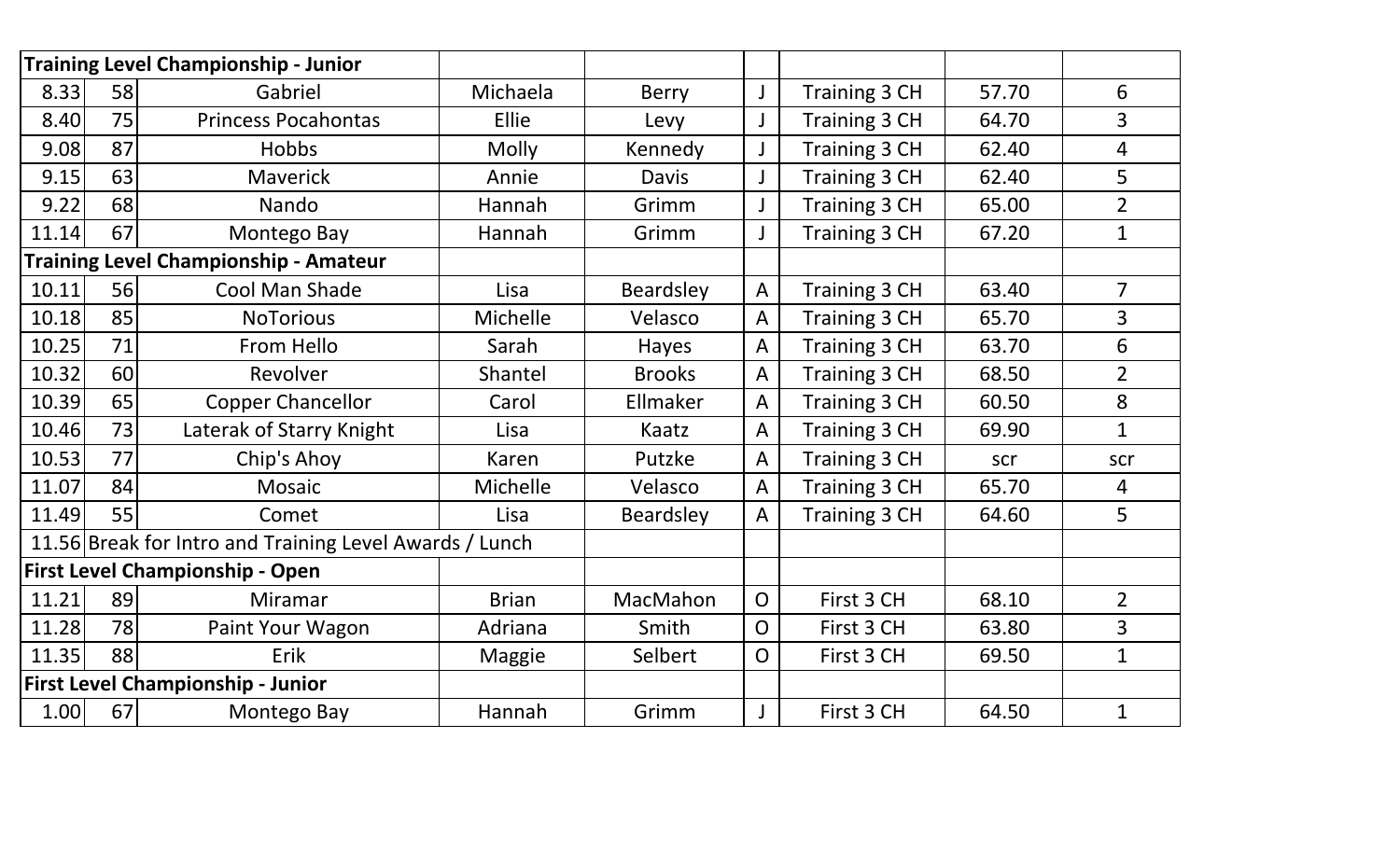|       |    | <b>First Level Championship - Amateur</b>          |                 |                  |                |              |       |                |
|-------|----|----------------------------------------------------|-----------------|------------------|----------------|--------------|-------|----------------|
| 1.07  | 83 | And A Nod                                          | <b>Barbara</b>  | Turner           | $\overline{A}$ | First 3 CH   | 62.80 | 4              |
| 1.14  | 84 | Mosaic                                             | <b>Michelle</b> | Velasco          | A              | First 3 CH   | 63.10 | 3              |
| 1.21  | 55 | Comet                                              | Lisa            | <b>Beardsley</b> | A              | First 3 CH   | 61.20 | 5              |
| 1.28  | 79 | Adagio                                             | Cassidy         | Spurgeon         | A              | First 3 CH   | 67.20 | $\overline{2}$ |
| 1.35  | 72 | Seattle Chief                                      | Kate            | Johnson          | Α              | First 3 CH   | 68.00 | 1              |
|       |    | <b>Second Level Championship - Amateur</b>         |                 |                  |                |              |       |                |
| 11.42 | 51 | Pop Art                                            | Karin           | Andra            | A              | Second 3 CH  | 65.40 | $\mathbf 1$    |
| 1.42  | 54 | <b>Beacon</b>                                      | Rachel          | Baumgartner      | A              | Second 3 CH  | 61.40 | $\overline{2}$ |
| 1.49  | 82 | Macintosh                                          | Gwen            | Taylor-Kirk      | A              | Second 3 CH  | 58.80 | 3              |
|       |    | <b>Third Level Championship - Amateur</b>          |                 |                  |                |              |       |                |
| 2.03  | 51 | Pop Art                                            | Karin           | Andra            | $\mathsf{A}$   | Third 3 CH   | 62.50 | $\mathbf 1$    |
|       |    | <b>Third Level Championship - Open</b>             |                 |                  |                |              |       |                |
| 1.56  | 80 | South Boston                                       | Annie           | Stockdale        | $\overline{O}$ | Third 3 CH   | 60.40 | $\mathbf 1$    |
|       |    | <b>Freestyle Championship</b>                      |                 |                  |                |              |       |                |
| 2.10  | 66 | <b>High Cotton</b>                                 | Hannah          | Grimm            | J              | MFS CH (PdD) | 75.00 | $\overline{1}$ |
|       | 85 | <b>NoTorious</b>                                   | <b>Michelle</b> | Velasco          | A              | MFS CH (PdD) | 75.00 | 1              |
|       |    | 2.17 Break for First, Second, Third and MFS Awards |                 |                  |                |              |       |                |
|       |    |                                                    |                 |                  |                |              |       |                |
|       |    |                                                    |                 |                  |                |              |       |                |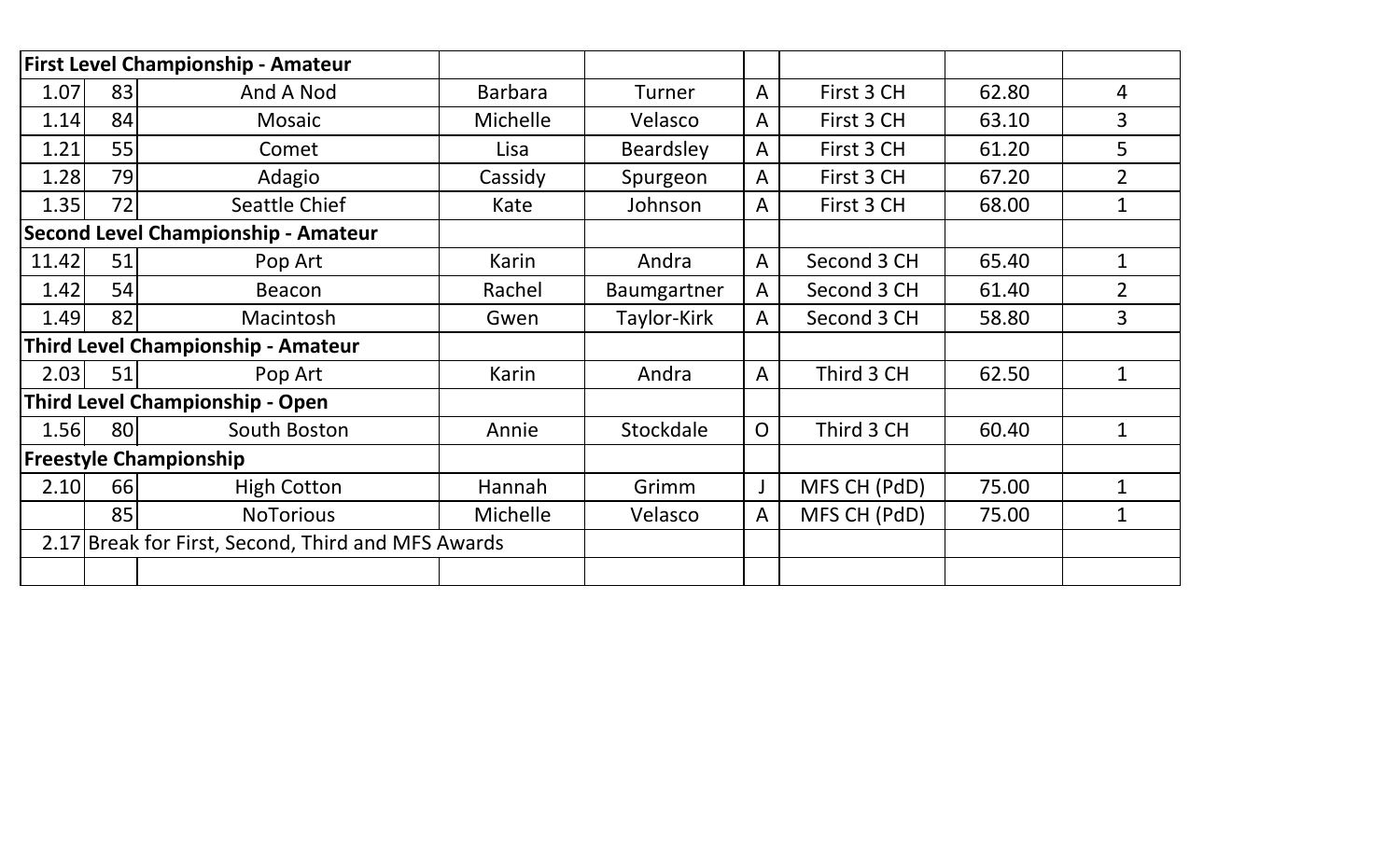| $\vert$ Ring 1 $\vert$ |    | Judge: Beth Barritt (R)                  |                |                 |                |                   | Percentage | <b>Placing</b> |
|------------------------|----|------------------------------------------|----------------|-----------------|----------------|-------------------|------------|----------------|
|                        |    | Third Level - Test 1 - Amateur           |                |                 |                |                   |            |                |
| 2.59                   | 25 | <b>Willow's Dream</b>                    | Marge          | Savage          | $\mathsf{A}$   | Third 1           | 55.90      | $\mathbf{1}$   |
|                        |    | <b>Training Level - Test 3 - Open</b>    |                |                 |                |                   |            |                |
| 3.06                   | 21 | <b>Barong</b>                            | Dinah          | Rojek           | $\overline{O}$ | Training 3 Q      | 67.80      | $\mathbf 1$    |
| 3.13                   | 33 | <b>Besame Mucho</b>                      | <b>Molly</b>   | Tatham          | O              | Training 3        | 59.00      | $\overline{2}$ |
|                        |    | <b>Training Level - Test 3 - Amateur</b> |                |                 |                |                   |            |                |
| 2.52                   | 77 | Chip's Ahoy                              | Karen          | Putzke          | A              | Training 3 Q      | scr        | scr            |
| 3.20                   | 18 | Imperial                                 | <b>Brandon</b> | Petrowsky       | A              | Training 3        | no score   | no score       |
| 3.27                   | 61 | <b>Chief Justice</b>                     | Abigail        | Capone          | Α              | Training 3 Q      | scr        | scr            |
| 3.34                   | 13 | Veraa vom Friesenhof of Altmark          | Lisa           | Kaatz           | A              | Training 3 Q      | 56.00      | $\overline{2}$ |
| 3.41                   | 26 | <b>KC Final Tribute</b>                  | Martha         | Scott           | A              | Training 3        | 57.80      | $\mathbf{1}$   |
| 3.55                   | 15 | <b>Face The Music</b>                    | Anna           | Kirkpatrick     | Α              | Training 3 Q      | scr        | scr            |
| 4.02                   | 5  | Wild Thing                               | Maria          | Croft           | Α              | Training 3        | no score   | no score       |
|                        |    | First Level - Test 2 - Open / Amateur    |                |                 |                |                   |            |                |
| 4.09                   | 3  | Rudger                                   | Laura          | <b>Borger</b>   | O              | First 2           | 52.70      | $\mathbf{1}$   |
| 4.16                   | 9  | Artus                                    | <b>Birgit</b>  | Grafe           | A              | First 2           | no score   | no score       |
|                        |    | <b>Training Level - Test 2 - Open</b>    |                |                 |                |                   |            |                |
| 4.23                   | 41 | Magnum's Guardian                        | Pat            | <b>Broekema</b> | $\overline{O}$ | Training 2        | 60.70      | $\mathbf{1}$   |
| 4.30                   | 10 | Justice                                  | Suzanne        | Graham          | O              | <b>Training 2</b> | no score   | no score       |
|                        |    | <b>First Level - Test 1 - Junior</b>     |                |                 |                |                   |            |                |
| 4.37                   | 14 | Ella                                     | <b>Kelly</b>   | Kennedy         |                | First 1           | 48.30      | $\overline{2}$ |
| 4.44                   | 35 | Lucky Blue Boy                           | Landyn         | <b>Williams</b> |                | First 1           | 53.30      | $\mathbf{1}$   |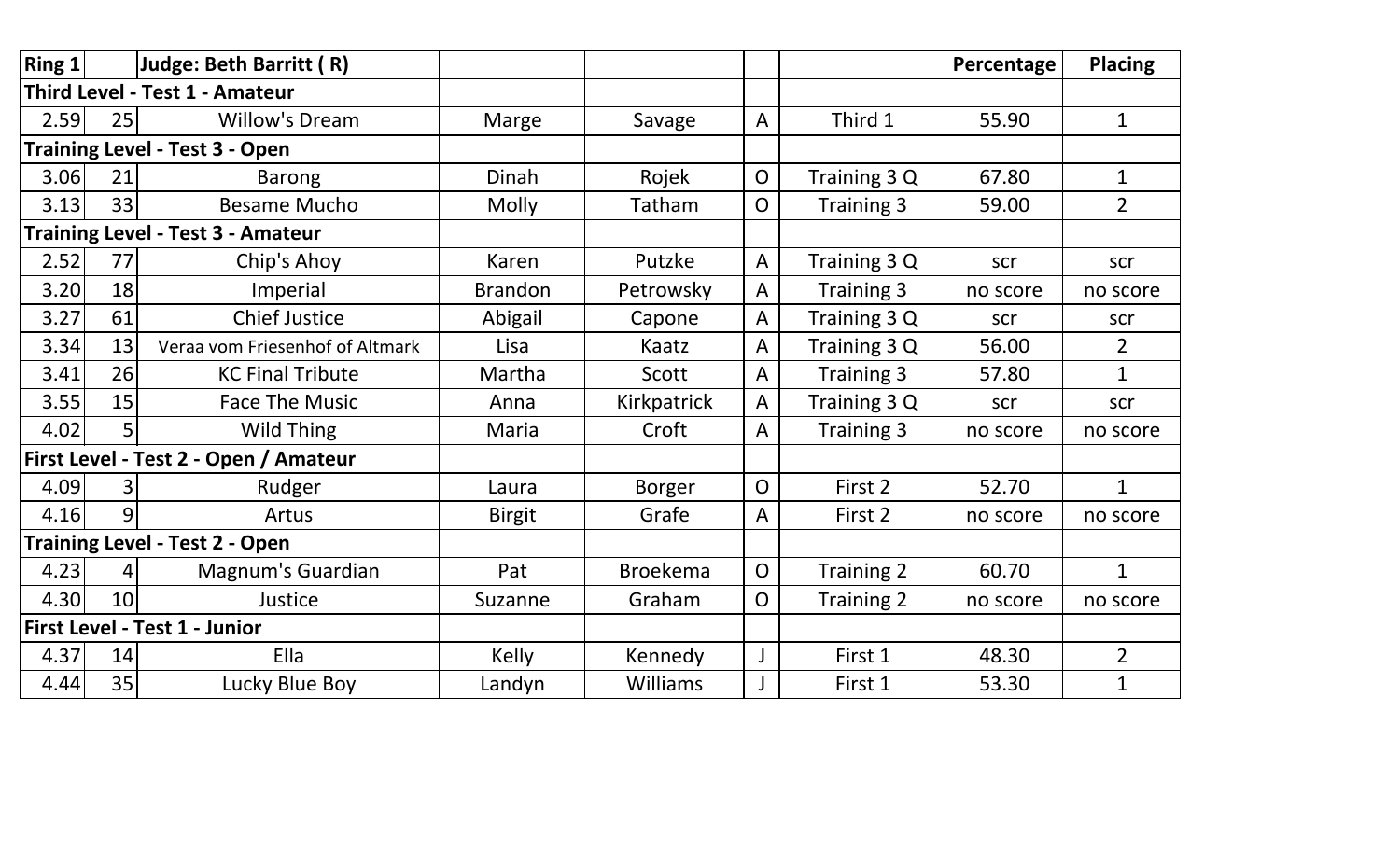|       |                | First Level - Test 3 - Open / Amateur / Junior                  |                |                  |                |                   |            |                |
|-------|----------------|-----------------------------------------------------------------|----------------|------------------|----------------|-------------------|------------|----------------|
| 4.51  | 21             | <b>Barong</b>                                                   | Dinah          | Rojek            | $\overline{O}$ | First 3Q          | 67.10      | $\mathbf{1}$   |
| 4.58  | 7              | Johnny Buocco                                                   | Stephanie      | Foss             |                | First 3           | scr        | scr            |
| 5.05  | 22             | <b>Millie</b>                                                   | Taylor         | Ruth             | A              | First 3           | scr        | scr            |
| 5.12  | 9              | Artus                                                           | <b>Birgit</b>  | Grafe            | A              | First 3           | 57.70      | $2^{\circ}$    |
| 5.19  | 83             | And A Nod                                                       | <b>Barbara</b> | <b>Turner</b>    | A              | First 3Q          | scr        | scr            |
|       |                |                                                                 |                |                  |                |                   |            |                |
|       |                | <b>Ring 2: Vickie Rollack (L)</b>                               |                |                  |                |                   |            |                |
|       |                | Western Dressage - Basic Level - Test 1 - Amateur               |                |                  |                |                   | Percentage | <b>Placing</b> |
| 7.30  | 1 <sup>1</sup> | Party at the Ritz                                               | <b>Barbara</b> | Aponte           | A              | <b>WD Basic 1</b> | 73.10      | 1              |
|       |                | <b>Western Dressage - Introductory Level - Test 1 - Amateur</b> |                |                  |                |                   |            |                |
| 7.37  | 8 <sup>1</sup> | Pretty Jack                                                     | Ondina         | Gracia           | $\mathsf{A}$   | WD Intro 1        | 62.10      | $\mathbf{1}$   |
|       |                | Western Dressage - Introductory Level - Test 4 - Amateur        |                |                  |                |                   |            |                |
| 7.44  | 31             | <b>Technicolor Smoke</b>                                        | Tonia          | <b>Stewart</b>   | $\mathsf{A}$   | WD Intro 4        | scr        | scr            |
|       |                | <b>Introductory Level - Test A - Amateur</b>                    |                |                  |                |                   |            |                |
| 7.51  | 29             | <b>Blarney Stone's Lola</b>                                     | Lisa           | Spallone         | A              | Intro A           | 64.40      | 4              |
| 7.58  | 16             | <b>Texas</b>                                                    | Chelsea        | <b>McHose</b>    | A              | Intro A           | 61.30      | 5              |
| 8.05  | 57             | Gallant                                                         | Lisa           | <b>Beardsley</b> | A              | Intro A           | 66.90      | $\overline{2}$ |
| 8.12  | 24             | Abbey                                                           | Marrilynn      | Samuelson        | A              | Intro A           | 64.70      | $\overline{3}$ |
| 8.19  | 90             | <b>Emerald N Sapphire</b>                                       | Mary Ann       | <b>Gworek</b>    | A              | Intro A           | 59.70      | 6              |
| 10.53 | 56             | Cool Man Shade                                                  | Lisa           | <b>Beardsley</b> | A              | Intro A (ROT)     | 71.30      | $\mathbf{1}$   |
|       |                | Western Dressage - Basic Level - Test 2 - Amateur               |                |                  |                |                   |            |                |
| 8.26  | $1\vert$       | Party at the Ritz                                               | <b>Barbara</b> | Aponte           | $\mathsf{A}$   | <b>WD Basic 2</b> | 72.50      | $\mathbf{1}$   |
|       |                | Western Dressage - Introductory Level - Test 2 - Amateur        |                |                  |                |                   |            |                |
| 8.40  | 8 <sup>1</sup> | Pretty Jack                                                     | Ondina         | Gracia           | A              | WD Intro 2        | 62.70      | $\mathbf{1}$   |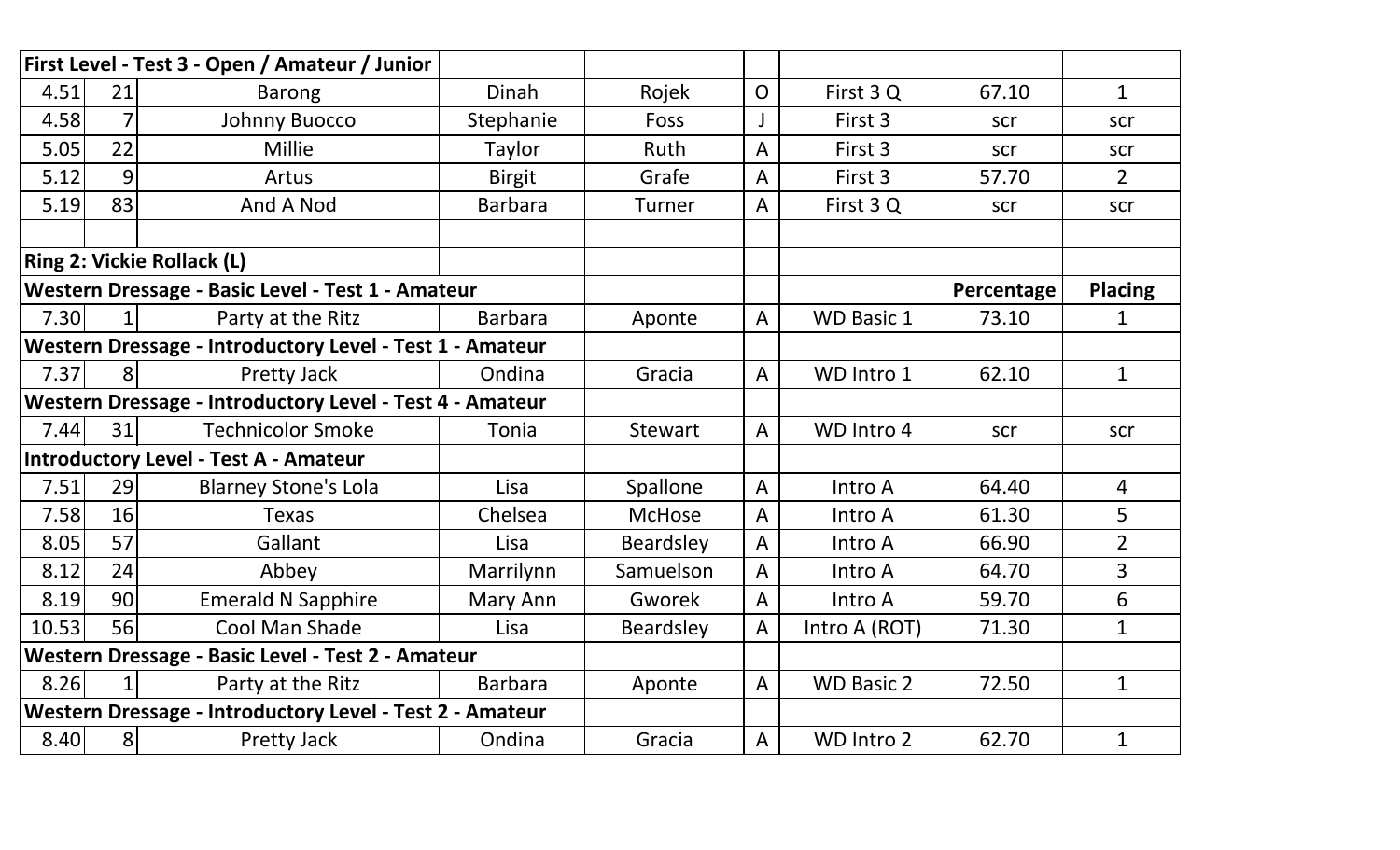|       |                | First Level - Test 1 - Open                      |                |                        |                |              |       |                |
|-------|----------------|--------------------------------------------------|----------------|------------------------|----------------|--------------|-------|----------------|
| 8.47  |                | Rudger                                           | Laura          | <b>Borger</b>          | $\mathsf{O}$   | First 1      | 62.90 | $\mathbf{1}$   |
| 8.54  | 27             | <b>Braveheart</b>                                | Maggie         | Selbert                | $\overline{O}$ | First 1      | 58.60 | $\overline{2}$ |
|       |                | Introductory Level - Test B - Junior - Section 1 |                |                        |                |              |       |                |
| 9.01  | 11             | <b>Texas</b>                                     | Karli          | Hillyer                |                | Intro B      | 69.70 | $\mathbf{1}$   |
| 9.08  | 36             | <b>Dibbs</b>                                     | Lauren         | Verrino                |                | Intro B      | 58.40 | $\overline{3}$ |
| 9.15  | 30             | <b>Almost Famous</b>                             | Katie          | <b>Stecker</b>         |                | Intro B      | 56.90 | $\overline{4}$ |
| 9.22  | 59             | Venue                                            | Melody         | <b>Boock</b>           |                | Intro B      | 67.80 | $\overline{2}$ |
|       |                | Introductory Level - Test B - Junior - Section 2 |                |                        |                |              |       |                |
| 9.29  | 76             | <b>Buttons</b>                                   | Sydney         | Moore                  |                | Intro B      | 62.20 | $\overline{2}$ |
| 9.36  | 12             | Champ                                            | Katelyn        | Jaroszeski             |                | Intro B Q    | 57.80 | 4              |
| 9.43  | 20             | <b>Blaze</b>                                     | Kayla          | Putzke                 |                | Intro B Q    | 58.80 | $\overline{3}$ |
| 9.50  | 81             | Roxy                                             | Virginia Grace | Taylor                 |                | Intro B Q    | 63.10 | $\mathbf 1$    |
|       |                | <b>Dressage Suitability - Walk-Trot-Canter</b>   |                |                        |                |              |       |                |
| 10.18 | 26             | <b>KC Final Tribute</b>                          | Martha         | Scott                  | A              | <b>DSWTC</b> | 69.00 | $\overline{2}$ |
|       | 86             | Zwartz Eisberg                                   | Mary           | <b>Baer Fiorentino</b> | A              | <b>DSWTC</b> | 80.50 | $\mathbf{1}$   |
|       |                | Training Level - Test 1 - Amateur / Open         |                |                        |                |              |       |                |
| 9.57  | 86             | Zwartz Eisberg                                   | Mary           | <b>Baer Fiorentino</b> | A              | Training 1   | 65.00 | $\overline{2}$ |
| 10.46 | 19             | Skip's Easy Jo                                   | Lori           | Price                  | A              | Training 1   | 59.40 | 5              |
| 11.00 | 28             | <b>Dark Prince</b>                               | Sharon         | Soderguest             | A              | Training 1   | 70.80 | 1              |
| 11.07 | 15             | <b>Face The Music</b>                            | Anna           | Kirkpatrick            | A              | Training 1   | 64.80 | $\overline{3}$ |
| 11.14 | 71             | From Hello                                       | Sarah          | Hayes                  | A              | Training 1   | 57.90 | 6              |
| 11.21 | 4              | Magnum's Guardian                                | Pat            | <b>Broekema</b>        | $\overline{O}$ | Training 1   | 64.20 | 4              |
|       |                | <b>Training Level - Test 1 - Junior</b>          |                |                        |                |              |       |                |
| 11.28 | 6 <sup>1</sup> | Mac the Knife                                    | Sarah          | Crooks                 |                | Training 1   | 59.60 | $\overline{2}$ |
| 11.35 | 58             | Gabriel                                          | Michaela       | Berry                  |                | Training 1   | 61.30 | 1              |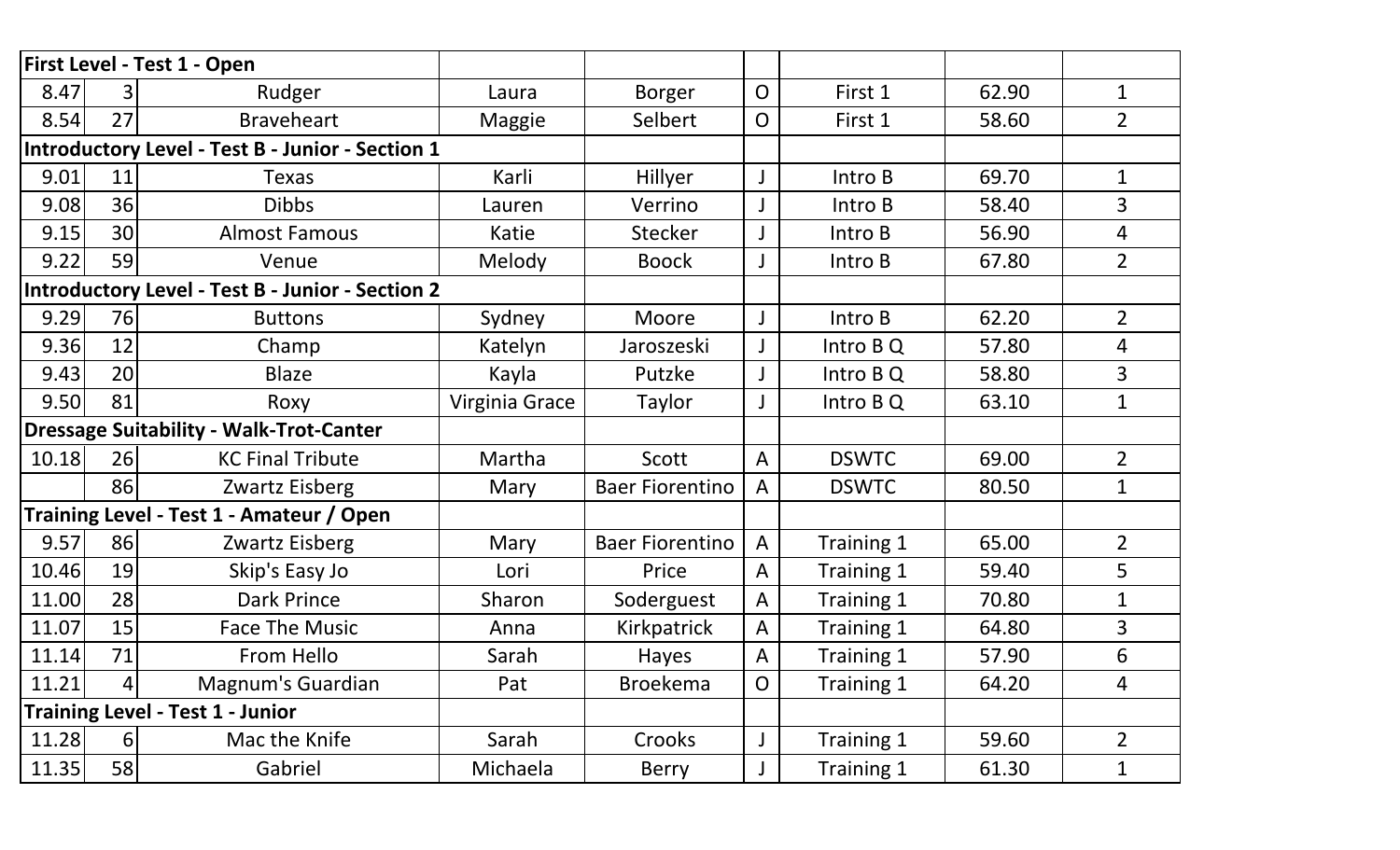|       |    | <b>Introductory Level - Test A - Junior</b>  |                |               |              |               |          |                |
|-------|----|----------------------------------------------|----------------|---------------|--------------|---------------|----------|----------------|
| 11.42 | 12 | Champ                                        | Katelyn        | Jaroszeski    |              | Intro A       | 58.40    | $\overline{4}$ |
| 11.49 | 20 | <b>Blaze</b>                                 | Kayla          | Putzke        |              | Intro A       | 58.80    | $\overline{3}$ |
| 11.56 | 53 | <b>Miss Money Penny</b>                      | Taylor         | Austell       |              | Intro A       | 57.80    | 6              |
| 12.03 | 74 | <b>Sweet Princess Di</b>                     | McKenzie       | Lay           |              | Intro A       | 57.80    | 5 <sup>5</sup> |
| 12.10 | 81 | Roxy                                         | Virginia Grace | Taylor        |              | Intro A       | 67.80    | $\overline{2}$ |
| 12.45 | 11 | <b>Texas</b>                                 | Karli          | Hillyer       |              | Intro A       | 68.80    | $\mathbf 1$    |
|       |    | <b>Introductory Level - Test B - Amateur</b> |                |               |              |               |          |                |
| 8.33  | 57 | Gallant                                      | Lisa           | Beardsley     | A            | Intro B (ROT) | 71.90    | $\mathbf{1}$   |
| 1.06  | 16 | <b>Texas</b>                                 | Chelsea        | <b>McHose</b> | A            | Intro B       | 69.50    | $\overline{2}$ |
| 1.13  | 24 | Abbey                                        | Marrilynn      | Samuelson     | A            | Intro B       | 64.10    | $\overline{3}$ |
|       |    | <b>Introductory Level - Test C - Junior</b>  |                |               |              |               |          |                |
| 12.52 | 36 | <b>Dibbs</b>                                 | Lauren         | Verrino       |              | Intro C (ROT) | 61.80    | $2^{\circ}$    |
| 1.20  | 12 | Champ                                        | Katelyn        | Jaroszeski    |              | Intro C       | 59.50    | $\overline{3}$ |
| 1.27  | 20 | <b>Blaze</b>                                 | Kayla          | Putzke        |              | Intro C       | scr      | scr            |
| 1.34  | 53 | <b>Miss Money Penny</b>                      | Taylor         | Austell       |              | Intro C       | 54.80    | $\overline{4}$ |
| 1.41  | 30 | <b>Almost Famous</b>                         | Katie          | Stecker       |              | Intro C       | 63.00    | $\mathbf{1}$   |
|       |    | <b>Introductory Level - Test C - Amateur</b> |                |               |              |               |          |                |
| 12.59 | 69 | John Chevalier                               | Amber          | Hagin         | A            | Intro C (ROT) | 67.00    | $\overline{2}$ |
| 1.48  | 52 | Cassidy                                      | Kara           | Argus         | $\mathsf{A}$ | Intro C       | 70.30    | $\mathbf{1}$   |
| 1.55  | 70 | Pacer                                        | Amber          | Hagin         | A            | Intro C       | no score | no score       |
| 2.02  | 29 | <b>Blarney Stone's Lola</b>                  | Lisa           | Spallone      | A            | Intro C       | 61.00    | $\overline{3}$ |
|       |    |                                              |                |               |              |               |          |                |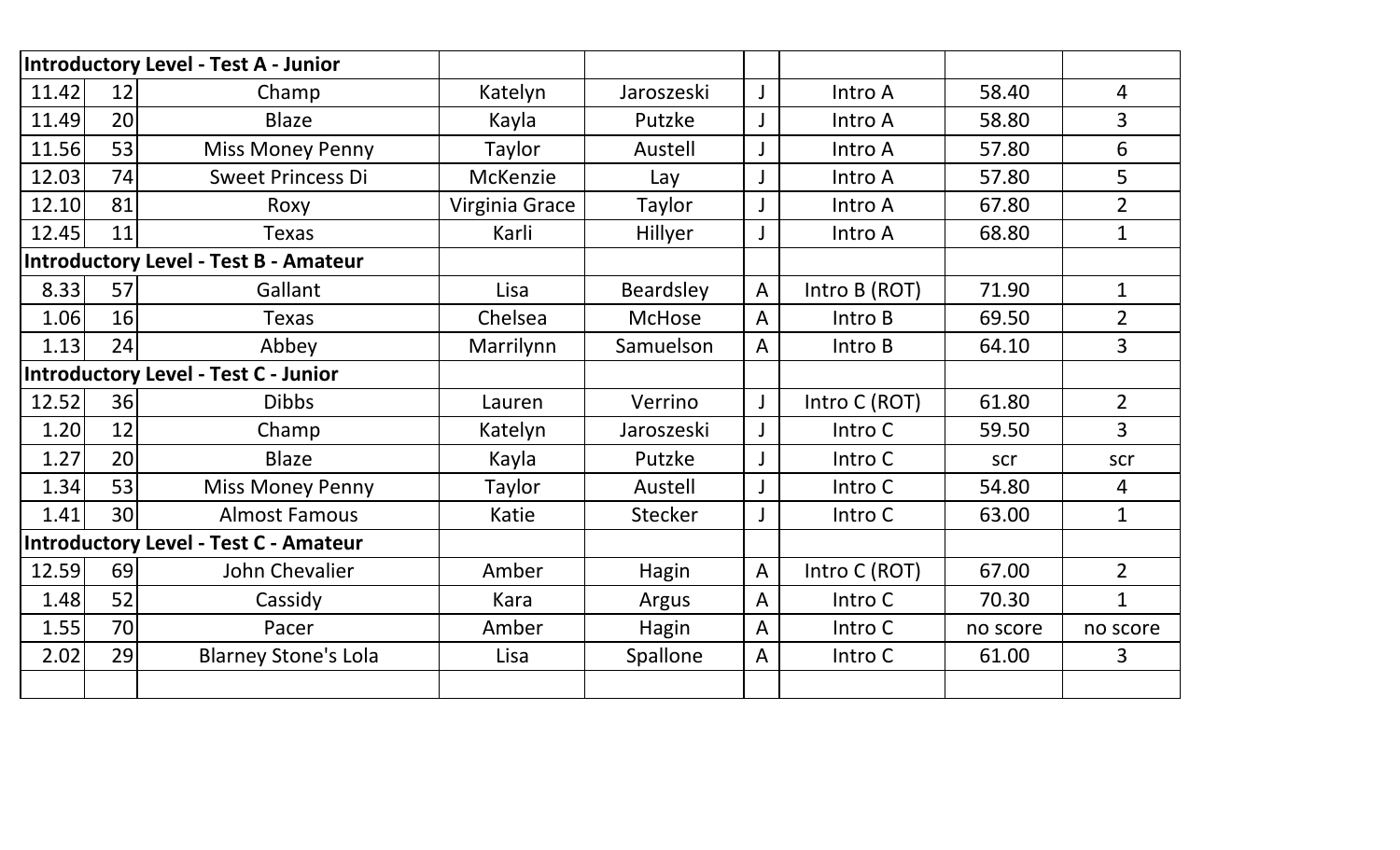|      |                | Ring 2 Judge Arrives from Championship Ring Heather Stalker (L) |              |               |              |                     | Percentage | <b>Placing</b> |
|------|----------------|-----------------------------------------------------------------|--------------|---------------|--------------|---------------------|------------|----------------|
|      |                | <b>Training Level - Musical Freestyle</b>                       |              |               |              |                     |            |                |
| 2.44 | 75             | <b>Princess Pocahontas</b>                                      | Ellie        | Levy          |              | <b>Training MFS</b> | 70.50      | $\mathbf{1}$   |
| 2.51 | 87             | <b>Hobbs</b>                                                    | <b>Molly</b> | Kennedy       |              | <b>Training MFS</b> | 68.30      | $\overline{2}$ |
|      |                | <b>Training Level - Test 1 - Amateur</b>                        |              |               |              |                     |            |                |
| 2.58 | 55             | Comet                                                           | Lisa         | Beardsley     | $\mathsf{A}$ | Training 1          | 70.80      | $\mathbf{1}$   |
|      |                | Introductory Level - Test A - Junior                            |              |               |              |                     |            |                |
| 3.05 | 23             | <b>High Cotton</b>                                              | Amelia       | <b>Saling</b> |              | Intro A             | 67.80      | $\mathbf{1}$   |
|      |                | <b>Training Level - Test 3 - Junior</b>                         |              |               |              |                     |            |                |
| 3.12 | 68             | Nando                                                           | Hannah       | Grimm         |              | Training 3          | 66.20      | $\mathbf{1}$   |
| 3.19 | 14             | Ella                                                            | Kelly        | Kennedy       |              | Training 3          | 57.40      | 4              |
| 3.26 | 35             | Lucky Blue Boy                                                  | Landyn       | Williams      |              | Training 3          | 65.40      | $\overline{2}$ |
| 3.33 | 7              | <b>Johnny Buocco</b>                                            | Stephanie    | Foss          |              | Training 3          | scr        | scr            |
| 3.40 | 6 <sup>1</sup> | Mac the Knife                                                   | Sarah        | Crooks        |              | Training 3          | 60.80      | $\overline{3}$ |
|      |                | <b>Second Level - Test 1 - Amateur</b>                          |              |               |              |                     |            |                |
| 3.47 | 22             | Millie                                                          | Taylor       | <b>Ruth</b>   | $\mathsf{A}$ | Second 1            | 60.40      | $\overline{2}$ |
| 3.54 | 54             | Beacon                                                          | Rachel       | Baumgartner   | A            | Second 1            | 64.30      | $\mathbf{1}$   |
|      |                | <b>Second Level - Test 3 - Amateur</b>                          |              |               |              |                     |            |                |
| 4.01 | 82             | Macintosh                                                       | Gwen         | Taylor-Kirk   | $\mathsf{A}$ | Second 3 Q          | 61.70      | $\mathbf{1}$   |
|      |                | Fourth Level - Test 1 - Open                                    |              |               |              |                     |            |                |
| 4.08 | 80             | South Boston                                                    | Annie        | Stockdale     | O            | Fourth 1            | scr        | scr            |
|      |                | <b>Dressage Seat Equitation - Junior / Amateur</b>              |              |               |              |                     |            |                |
| 4.15 | 67             | Montego Bay                                                     | Hannah       | Grimm         |              | <b>DSE</b>          | 75.00      | $\mathbf{1}$   |
|      | 26             | <b>KC Final Tribute</b>                                         | Martha       | Scott         | A            | <b>DSE</b>          | 65.00      | 3              |
|      | 79             | Adagio                                                          | Cassidy      | Spurgeon      | A            | <b>DSE</b>          | 70.00      | $\overline{2}$ |